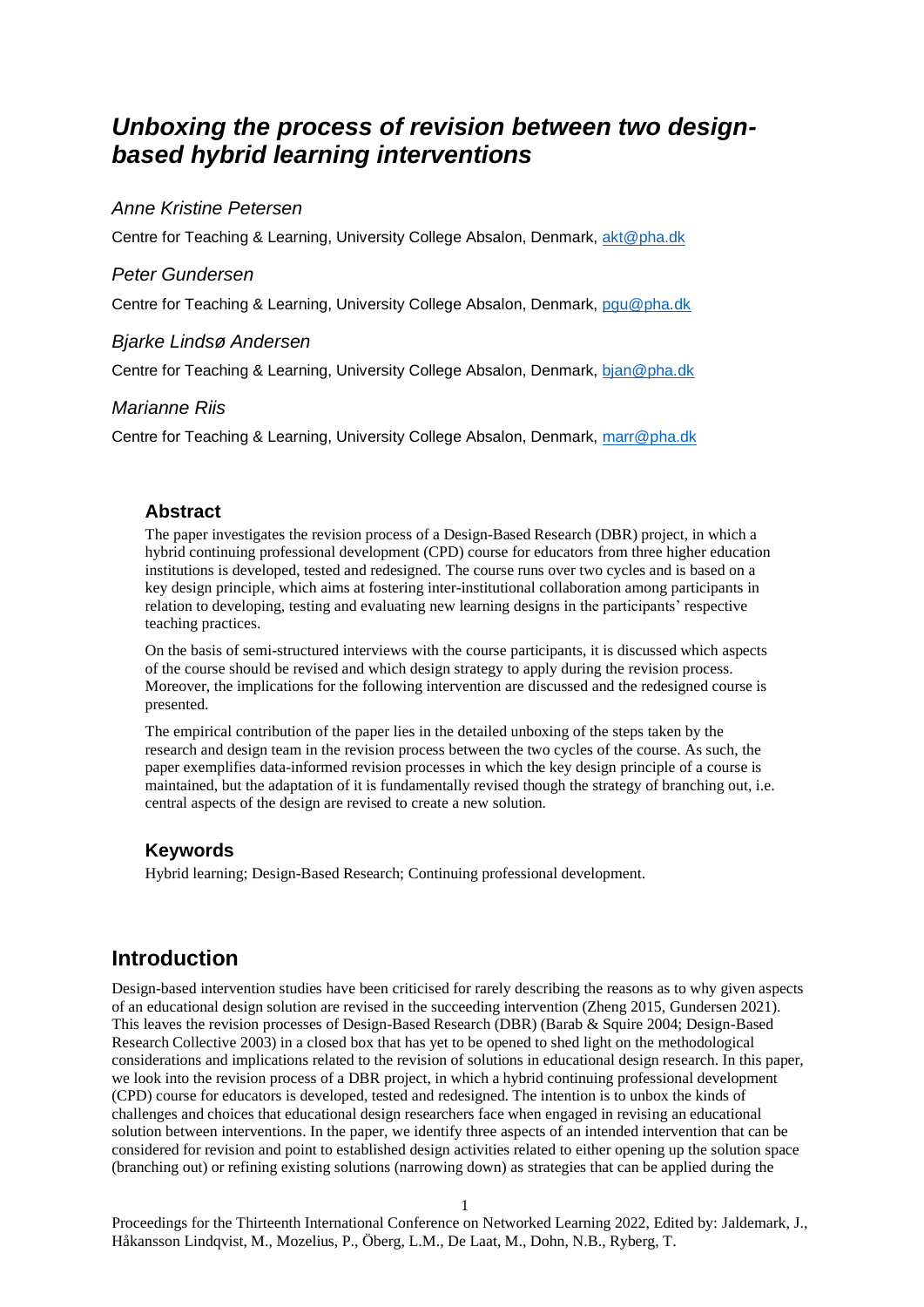revision process.

The core of the article is the above-mentioned CPD course, which we describe in terms of the intended design developed by the research and development team (the authors of the present paper) and the course participants' reactions to it after the first intervention was carried out. We then seek to transparentise the revision work carried out by the research and development team by describing their considerations during the redesign phase. Lastly, we present the intended design proposal for the next intervention in order to explicate the changes that the revision process led to. The question we seek to answer is:

When redesigning the next intervention period in a hybrid CPD course, which aspects of the proposed solution must be considered for revision, which design strategy does the empirical findings call for and what are the implications for the following intervention?

The paper is structured as follows: We first present the method used for collecting and analysing data from interviews with the course participants. Next, a hybrid CPD course for educators, titled the Double Leaning Community, is presented along with its guiding design principles. The findings from interviews with the course participants are subsequently presented. We move on to discuss the concept of revision in DBR, focusing particularly on the revision of theory, guiding principles and the adaptation of design principles. Next, we address the different strategies that can inform the revision process and discuss the difference between the strategy of narrowing down and branching. Finally, we present the redesigned course by highlighting the differences between the first and second interventions and discuss the aspect that was revised as well as the applied revision strategy.

## **Method**

The empirical data analysed in the paper stem from a series of semi-structured interviews with nine course participants who are employed at three different HEIs in Denmark. The names of institutions and course participants are anonymised in the present study. The interviews, which were conducted in October-November 2021 after the first intervention of the course, were recorded, transcribed and subsequently coded using the coding software Dedoose. A total of eight codes that relate to the key design principle 'Fostering a double learning community' (further described below) were identified. The interview citations included in the analysis primarily address the following codes: 1) participants' interpretation of the key design principle, 2) attitudes towards inter-institutional collaboration, 3) challenges related to the enactment of the key design principle and 4) the participants' learning outcome.

# **The Double Learning Community**

The Double Learning Community (DLC) is a continuing professional development (CPD) course that targets inservice educators from three higher education institutions (HEIs) in Denmark. During the course, the participants are engaged in (re)designing a selected number of learning designs through the integration of digital technologies. The participants are expected to take part in a double learning community (hence the name), which constitutes an inter-institutional learning community, comprising participants from the three HEIs, and a local community, comprising one or more course participants and a given number of colleagues from their home institution. Even though the course has no formal curriculum, the contents of the DLC address a set of specific learning outcomes as the participants are expected to develop knowledge and skills within three subject areas related to digital technologies: visualization, collaboration and flexible access to education. The DLC is enabled by a digital learning platform in the form of Moodle where participants can access learning materials and participate in different types of learning activities, including forum discussions with participants from other institutions and the course facilitators.

The course runs over two intervention periods from August 2021 to June 2022 and is redesigned prior to each intervention. The first intervention took place in August to November 2021 and the second intervention will take place in February to June 2022. The course participants represent different academic disciplines and they are employed at three different HEIs in Denmark, including a university, a university college and a business academy.

#### **A hybrid learning configuration**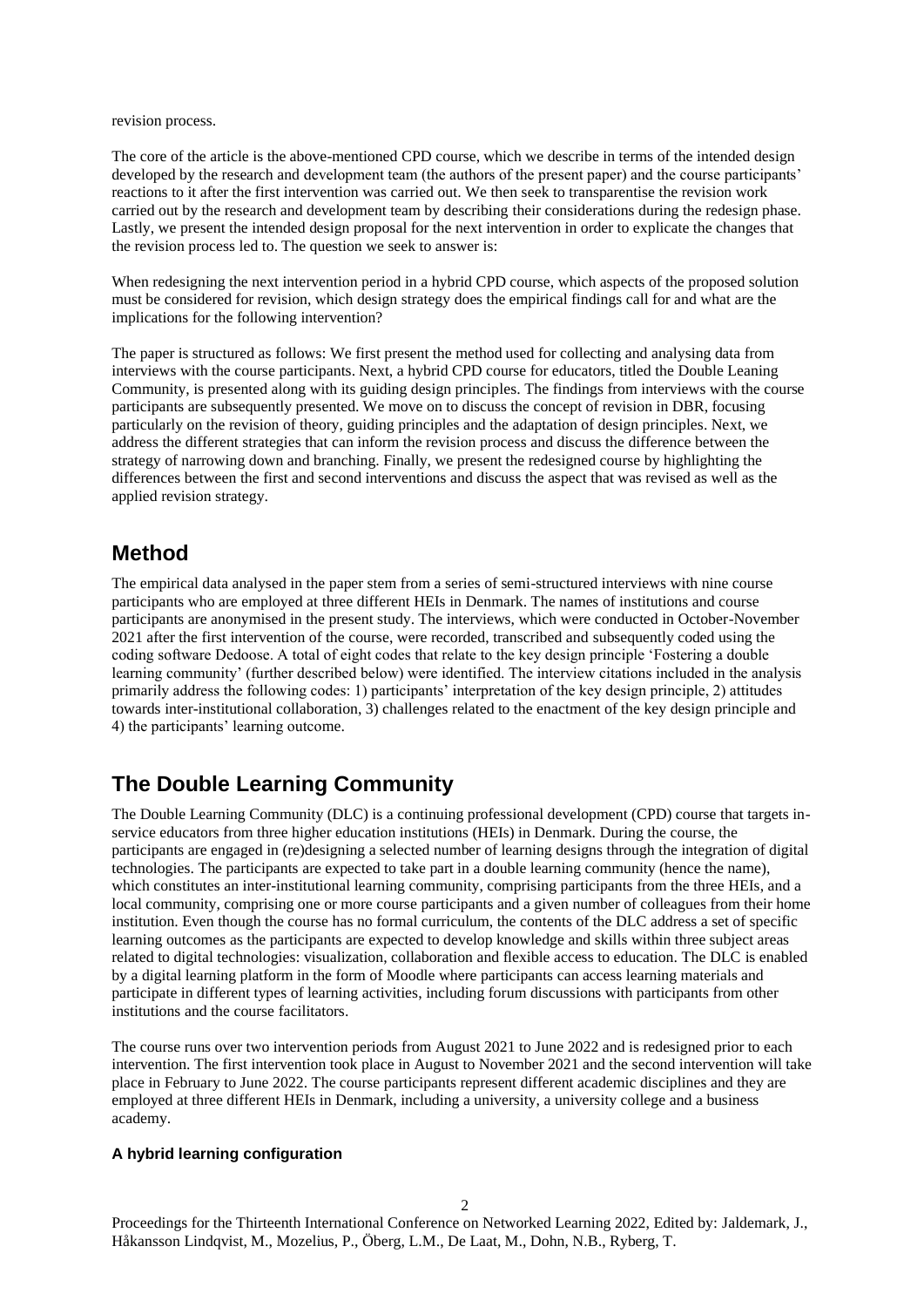The DLC constitutes a hybrid learning configuration, which Wals, Lans and Kupper (2012) define as a social practice focused on authentic, ill-defined tasks or challenges whose resolution relies on transboundary learning, e.g. by transcending forms of learning, disciplines and traditional structures and sectors. In this context, hybridity is not to be confused with the use of digital technologies to support learning such as flipped or blended learning. Rather, the concept of hybridity emphasises the combination and integration of elements that are traditionally considered separate to form a new hybrid in its own right. The DLC constitutes a hybrid learning configuration as it seeks to transcend the disciplines which the course participants represent as well as the sectors they come from to foster inter-institutional collaboration and learning in relation to the use of digital technologies in education. Although there is a growing body of conceptual and empirical literature emphasising the importance of hybrid learning (e.g. Cremers et al. 2016; Ryberg, Bertel, Sørensen, Davidsen & Konnerup 2020; Hilli, Nørgård & Aaen 2019), there are few studies on the development and implementation of such configurations designed for educational staff at HEIs.

## **Key design principle of the DLC**

One of the characteristics that sets DBR apart from other research traditions is the generation and application of design principles, i.e. generalised, domain-specific knowledge that inform educational designers of how to achieve a specific outcome (Herrington & Reeves, 2011; van den Akker, 1999; van den Akker, Gravemeijer, McKenney & Nieveen, 2006). According to Baumgartner and Bell (2002), design principles can be either explanatory, i.e. produced after an intervention has been carried out to explain why it was successful, or generative, i.e. produced before the execution of an intervention to support and guide the educational designer in generating new solutions. They suggest that both explanatory and generative design principles should be produced with three questions in mind:

- Who are the design principles for (audience)?
- When are the design principles generated (type of principle, cf. the distinction between explanatory and generative design principles)?
- What makes the design principles useful to their audience (characteristics)?

Baumgartner and Bell (2002) further argue that generative design principles should include

- Information on how and when they should be applied (procedure)
- Information on their underlying rationale (theory)
- A description of the criteria of success (outcome)

The DLC is based on the following six design principles (rendered here as titles), which have been produced with inspiration from Baumgartner and Bell (2002) as generative design principles targeting the course designers:

- 1 Fostering a double learning community (key design principle)
- 2 Encouraging problem-oriented and project-based learning
- 3 Utilizing the exemplary principle<br>4 Stimulating codified knowledge as
- Stimulating codified knowledge acquisition
- 5 Promoting learning through experimentation
- 6 Assisting reflective practitioners

The principles were developed by the researcher and development team prior to the first intervention. Due to the scope of the paper, we initially focus on the key design principle of the DLC (principle no. 1), which frames the DLC as a hybrid learning configuration with special focus on inter-institutional learning. The remaining five design principles serve the function of supporting the key design principle. Table 1 describes the key design principle, including its four characteristics and their respective criteria of success.

#### **Table 1: Key Design principle of the DLC - Fostering a double learning community**

| Underlying rationale                     | Characteristics - how to apply the principle   Criteria of success                                                                                                |  |
|------------------------------------------|-------------------------------------------------------------------------------------------------------------------------------------------------------------------|--|
| The DLC constitutes<br>a hybrid learning | You must ensure that participants from $\parallel$ A number of participants from each<br>each of the three participating HEIs are   HEI have completed the course |  |
| configuration (Wals,                     | enrolled                                                                                                                                                          |  |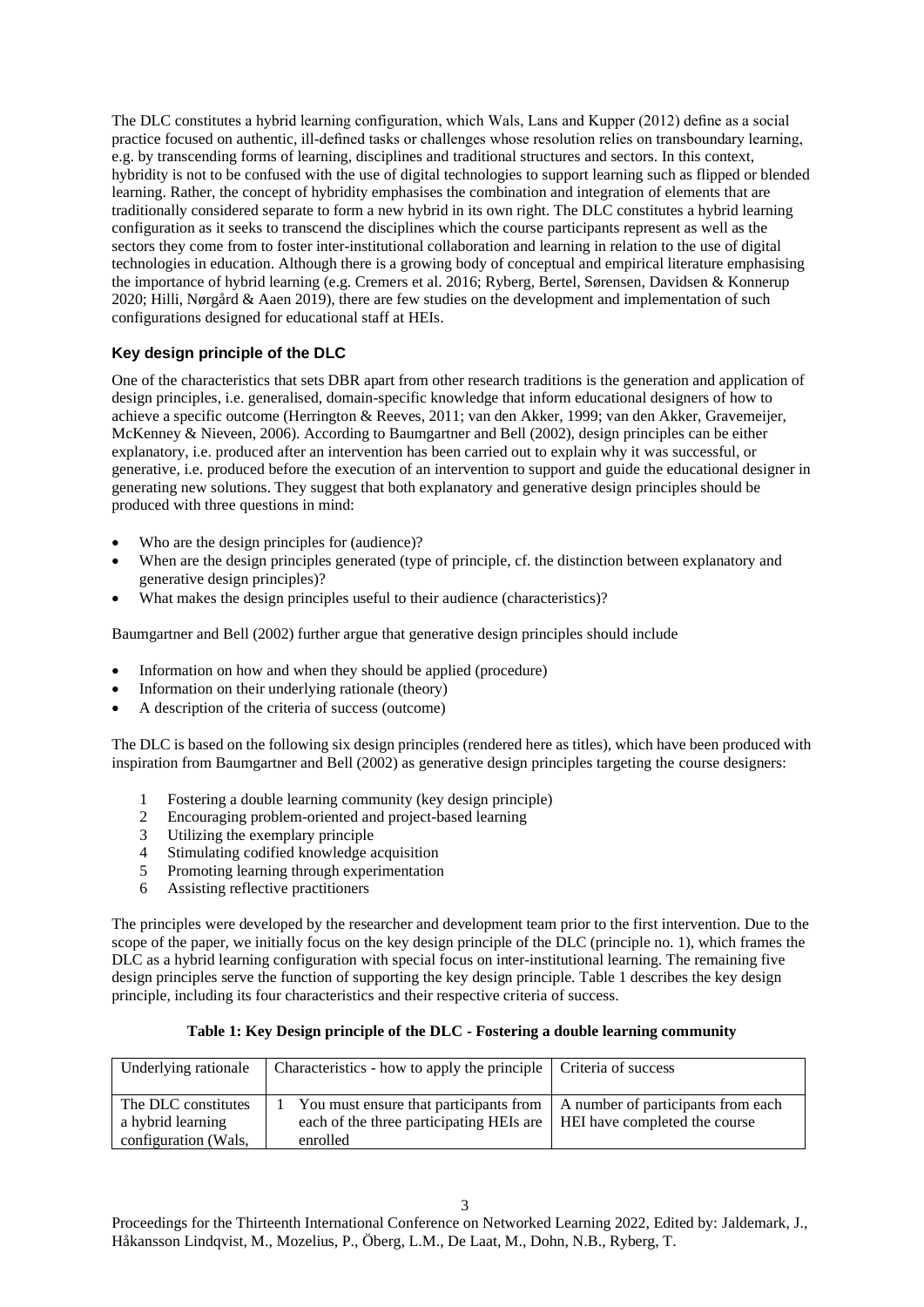| Lans and Kupper        | 2 | You must facilitate the development of    | Participants have shared and            |
|------------------------|---|-------------------------------------------|-----------------------------------------|
| 2012; Cremers et al.   |   | a learning community which                | developed their teaching practice in    |
| $2016$ ). The term     |   | stimulates inter-institutional and local  | collaboration with their inter-         |
| 'double' refers to the |   | collaboration between participants        | institutional and local communities     |
| fact that participants |   | 3 You must facilitate learning activities | All participants have actively          |
| take part in an inter- |   | that are anchored in both the inter-      | participated in the learning activities |
| institutional          |   | institutional and local learning          | in their inter-institutional and local  |
| community (with        |   | communities                               | communities                             |
| peers from other       | 4 | You must establish clear links between    | The output produced by the              |
| HEIs) and a local      |   | inter-                                    | participants illustrates the knowledge  |
| community (with        |   | institutional and local learning          | gained in their inter-institutional and |
| colleagues from their  |   | activities                                | local communities                       |
| home institution).     |   |                                           |                                         |

## **Adaptation of the key design principle in the first intervention**

In the following, we briefly outline how each characteristic of the design principle 'Fostering a double learning community' was adapted by the course designers to the specific context in the first intervention in the autumn of 2021.

To ensure that educators from each of the three HEIs were enrolled (characteristic no. 1), the heads of department at the participating institutions were asked to select a number of course participants and a digital flyer describing the aim and contents of the course was distributed. A total of eleven participants from the three HEIs were enrolled, including six educators from a university, two from a university college and three from a business academy.

The development of a learning community that stimulates inter-institutional and local collaboration (characteristic no. 2) was facilitated through two onsite seminars: a kick-off seminar at the beginning of the course and a final seminar at the end of the course. Also, participants were given access to an online learning platform in the form of Moodle where they were encouraged to study selected reading materials and share and give feedback on their respective learning designs in an asynchronous discussion forum.

To ensure that the learning activities of the course are anchored in both the inter-institutional and local learning communities (characteristic no. 3), the course was divided into 5 design phases in which participants were asked to test in their local contexts the learning designs they had developed and subsequently share their reflections with the other course participants on the online platform.

Links between inter-institutional and local learning activities (characteristic no. 4) were established through three content themes (flexibility, collaboration and visualization), which were presented at the kick-off seminar. The reading materials and the learning designs developed by the participants were centred around one or more of the themes.

The adaptation of the key design principle in the first intervention can be illustrated as follows:



#### **Figure 1. Legend: Square = online, circle = onsite, yellow = local, blue = inter-institutional, size = number of hours allocated to each activity.**

The two circles represent the onsite kick-off seminar and the final seminar. The four blue squares represent inter-institutional collaboration, which takes place on the online platform. The yellow square represents the participants' experimentation with learning designs in their local contexts.

# **Empirical findings – Participants' reactions to the adaptation**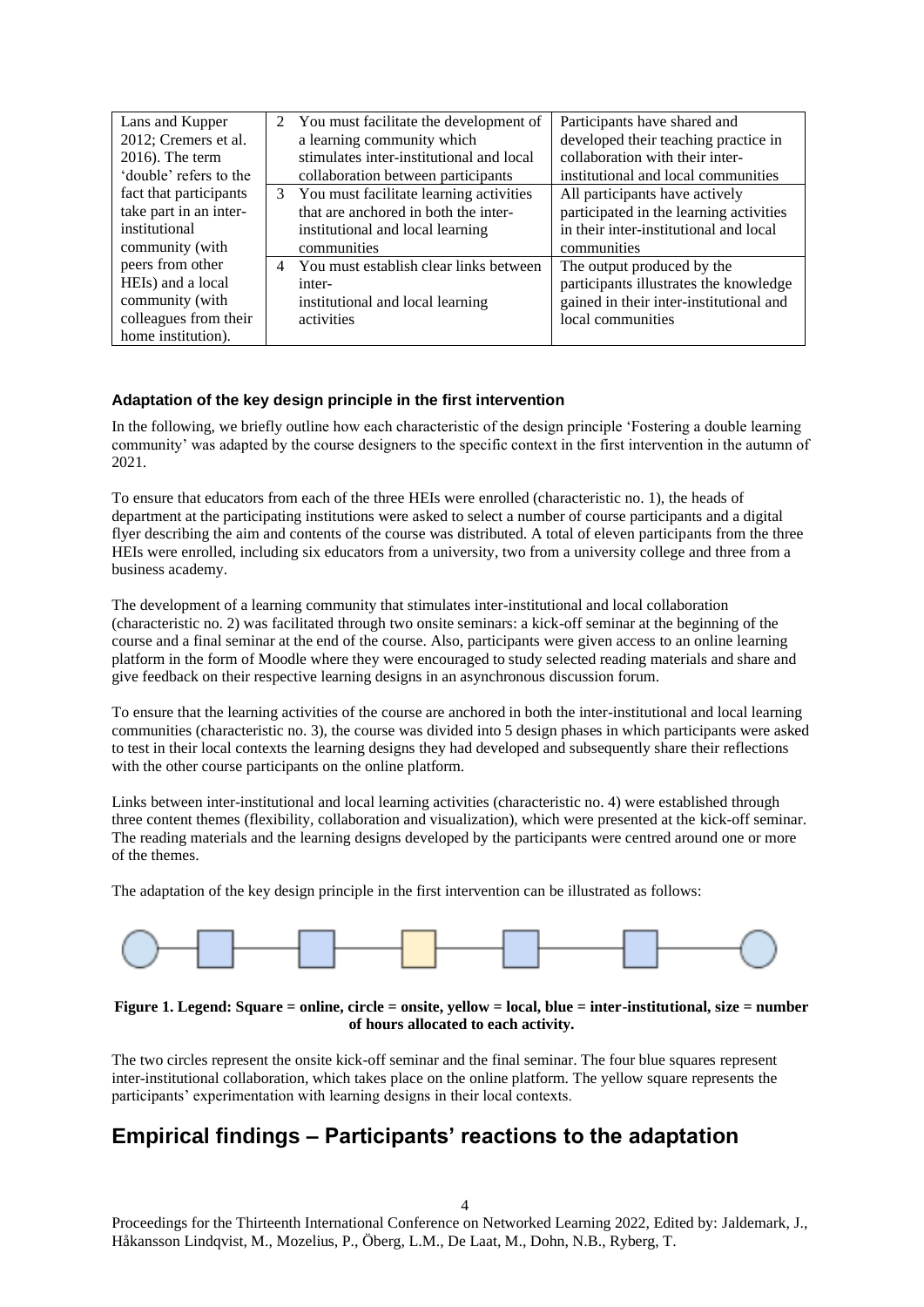In the following, we present data in the form of clustered statements from a series of semi-structured interviews with nine course participants who are employed at three different HEIs in Denmark, including a university (five informants), a university college (two informants) and a business academy (two informants). The interviews were conducted in October and November 2021 after the completion of the first intervention. The findings are discussed in the subsequent section with a particular focus on the revision of aspects related to the key design principle and its adaptation for the second intervention as well as the design strategy applied by the research and development team in the revision process.

#### **The intention underlying the 'doubleness' is unclear**

The interview data show that there is considerable variation in how participants understand the 'doubleness' of the Double Learning Community. As previously mentioned, the term 'double' refers to the fact that participants are expected to take part in an inter-institutional learning community (as established through the online platform and during the onsite seminars) and a local learning community (comprising the participants' colleagues at their home institutions). However, none of the informants seems to be aware of the underlying intention. Rather, they relate the concept of 'doubleness' to either double-loop learning (two informants), blended learning (one informant), the fusion of content and pedagogical knowledge (three informants) or the fact that the participants represent different levels of expertise in using digital technologies as either experts of novices (two informants).

Considering the confusion among the participants as to the concept of doubleness, it is tempting to discard the key design principle in the next intervention. However, several of the informants mention how they appreciated interacting with peers from other institutions during the onsite seminars. For instance, one informant describes the kick-off seminar as 'exciting' (informant F) and another found that 'an open and safe atmosphere where you could discuss your teaching experiences and ideas with the others [i.e. participants from other HEIs]' was quickly established (informant D).

Moreover, the participants generally hold a positive attitude towards inter-institutional collaboration and learning. One informant explains that he:

[...] would like people from other traditions within education [to participate]. The more minds from different *locations, the more diverse perspectives we'll get on how to handle teaching situations. Other perspectives on teaching and learning will be represented.* (Informant A)

Another informant argues that the participants can learn from each other across institutions because they, broadly speaking, are teaching the same target group:

*We all teach students who have finished high school [...]. It's interesting to hear how students act in other contexts. It's inspiring and makes me think 'why don't my students behave like that?' Which factors cause them to act differently? What can I change in the way that I plan lessons?* (Informant I)

The attitudes expressed above are echoed in varied forms throughout the interviews. Generally speaking, the informants find that their respective teaching practices share a number of similarities, which allows for them to understand the challenges that they are each facing in relation to using digital technologies in education. At the same time, they believe that their prior teaching experiences and the contexts in which they teach are also sufficiently diverse for them to learn from each other.

#### **Lack of participation and little sharing of knowledge**

The variation in how the informants understand the 'doubleness' of the Double Learning Community seems not to be rooted in a negative attitude towards the key design principle, but rather in the fact that - for a majority of the participants – inter-institutional learning and collaboration did not take place. Commenting on the relationship between the intended idea of doubleness and his actual experiences with the course, one informant explains that:

*On the first day [of the course] I was given another definition: that the double refers to our collaboration with other institutions. But I haven't experienced that.* (Informant C)

Several informants express similar attitudes. Their experiences are in most cases linked to the adaptation of specific characteristics of the key design principle, e.g. the adaptation of characteristic no. 2 (developing a learning community that stimulates inter-institutional and local collaboration). Although the onsite seminars

5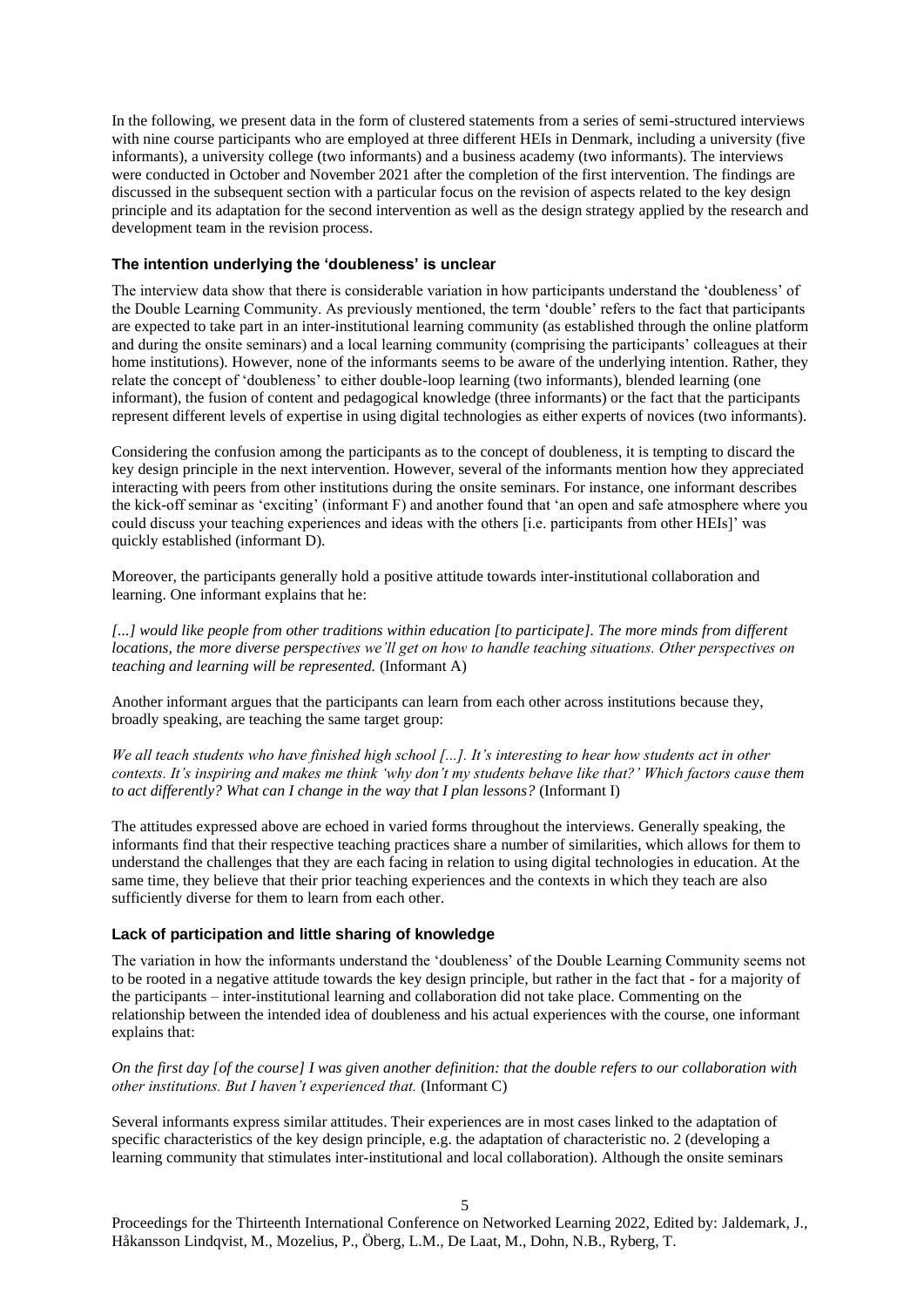were found useful for developing a learning community, the online discussion forum was not used by the participants. One informant explains that she:

*[...] haven't used it at all [the online discussion forum]. I haven't exploited the potential that it might have. And there may well be potential to it.* (Informant G)

Similarly, another participant explains that once the onsite kick-off seminar was completed and the online periods of the course began, she experienced that:

*[...] the feeling of being part of something across institutions, it wasn't there anymore*. (Informant C)

Furthermore, the adaptation of characteristic no. 4 (establishing links between inter-institutional and local learning activities) through the use of reading materials on the three content themes was unsuccessful. Both the amount and types of texts available on the platform were described as showstoppers by the participants. Asked if she had consulted the assigned literature, an informant says:

*No, in fact I haven't. It didn't trigger me. I found it too peripheral and heavy, so it wasn't something I looked into. It's what I can use here and now [that interests me] because we already have… or I have… a lot to read as it is.* (Informant G)

Thus, two central elements of the online platform, the discussion forum and the reading materials, did not meet the needs of the course participants, which adversely affected their engagement in the double learning community.

#### **Feedback and experimentation considered useful**

Conversely, the interview data show that the informants experienced a high learning outcome when the learning activities and feedback from the course participants and facilitators were tied closely to their experimentation with new learning designs. One informant explains that she appreciated:

*[...] Exemplary learning, you know, one to one, someone who gives feedback on my problems. Or when I need new [digital] tools, someone who can show me what to do [...] That's something I can use in my daily working life.* (Informant G)

Another informant gives a concrete example of how (s)he gained hands-on knowledge from another participant during the kick-off seminar:

*She [a participant from another HEI] showed me how to insert a link on the Moodle platform in a different way. I used this trick and it worked just fine. So it's important to me that we focus on problem solving.* (Informant H)

Along the same lines, yet another informant explains that:

*The doubleness for me was when I received feedback from you and online feedback from Charlotte... and also from Anne [all course facilitators] because it gave me a whole new perspective on things.* (Informant C)

## **Unboxing the revision process**

In the following we seek to unbox our revision process with reference to the interview findings presented in the previous section. A challenge related to revision processes in DBR is the question of how to determine which aspects of a given educational design solution to revise. We argue that at least three aspects of an intended solution must be considered for revision, namely 1) the initial pedagogical theory guiding the intervention, 2) the transformation of the theory into guiding principles and 3) the adaptation of the principles in the proposed design solution.

It may be argued that the context in which the intervention takes place should also be considered for revision. However, a central characteristic of DBR is that interventions take place in messy settings and therefore researchers must take the particular context into account when designing their solution. Once a proposed design solution has been put forward it can be enacted in practice through the interactions between materials, teachers and learners (Design-Based Research Collective, 2003, p. 5). Subsequently, the enactment produces an outcome of which judgments can be made about the promise of the intervention. In relation to this, Dede (2004)

6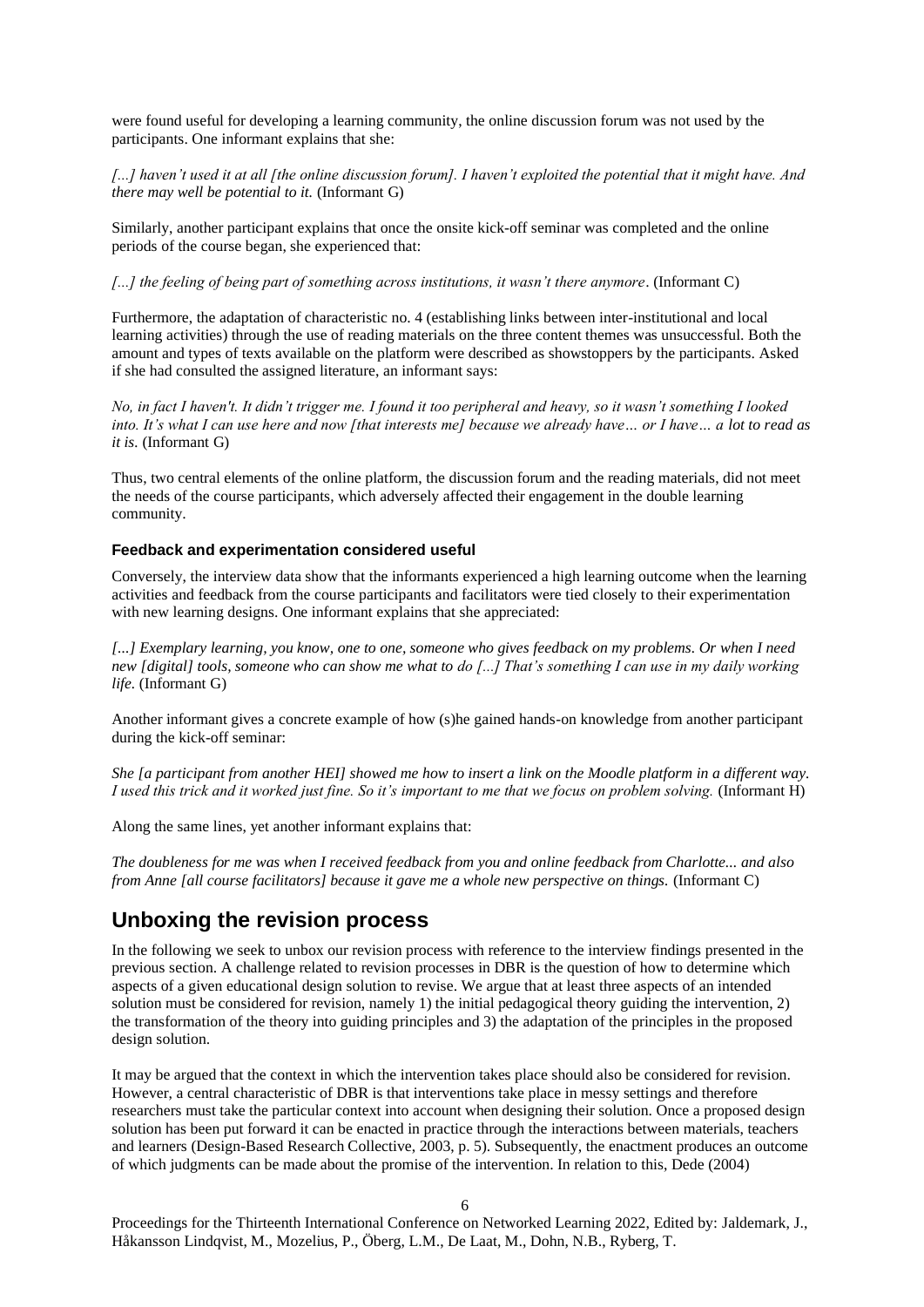questions approaches where the enactment is deemed unimportant as long as the principles of the intended design are realised. Dede warns that such interventions can easily lead to situations in which DBR presents unfalsifiable propositions, with failures always attributable to defects in implementation rather than flaws in the theory-based design itself (ibid, p. 108). Instead, Dede calls for standards for determining when to abandon suboptimal solutions, while at the same time acknowledging the complexity of generating such standards in the field of education.

### **Revision strategies: Narrowing down or branching out**

Additionally, we suggest that researchers consider the overall purpose of their revision activities when revising the theory, the guiding principles or the adaptation of the principles of a tested solution by determining whether the analysed data call for further exploration of the solution space or refinement of a confined set of predetermined criteria. Such broad categories of design purposes can be found throughout the history of design theory, e.g. divergent and convergent thinking, also at activity level in the shape of sketching and prototyping (Buxton 2007). Sketching is a communicative activity (traditionally between designer and sketch), which is characterised by being quick, readily available, dense, self-generative, plentiful, suggestive and ambiguous (Buxton 2007; Belardi 2014). A design-based researcher immersed in the activity of sketching is thus investigating the range of possible solutions regardless of whether he is focused on revising the underlying theory, the guiding principles or the adaptation of the principles. In contrast to the purpose of sketching, Buxton argues that the activity of prototyping is linked to convergence where designers seek to refine, test and resolve specific issues in a narrower funnel of possible solutions. It is difficult to determine whether branching out or refining is the most efficient strategy for a design team to adopt at a given time of a design project. However, we argue, speaking from a research perspective, that analysis of data that stem from interventions should be a determining factor.

### **Data-informed revision**

The informants' less positive experiences with certain elements of the Double Learning Community seems not to be rooted in a negative attitude towards the key design principle, but rather in the adaptation of the principles. What the data show is that the informants hold a positive attitude towards inter-institutional collaboration but, at the same time, they do not have the time for or are not interested in contributing to the online learning community.

Returning to the key design principle of the DLC, the participants appreciate the intention underlying the four characteristics, but they also find that the success criteria were not met. Particularly with regards to active participation (characteristic no. 3), the informants find that the principle was adapted in an unsuccessful manner. Additionally, as success criterion no. 3 was not fulfilled, the participants inevitably did not share knowledge with each other across institutions as intended (characteristic no. 2).

The data show an interest among the informants to explore the potential of receiving further immediate feedback when experimenting with new learning designs. This pointed our attention to the supporting design principles of promoting learning through experimentation (principle no. 5) and assisting reflective practitioners (principle no. 6).

Considering the above findings in relation to the two design strategies previously discussed, i.e. narrowing down versus branching out, we had the option of either refining the adaptation of the design principle or redesigning the way it was adapted. Based on the data, we have decided to impose a strategy of branching out. The fundamental criticism brought forward by the informants, especially regarding the online aspects of the course, led us to conclude that it would be insufficient to simply refine the online learning activities, including the discussion forum, and find alternative reading materials. Instead, we went back to the drawing board and sketched out several new adaptations of the key design principle. As illustrated in Figure 2 below, the design process led to a new branch of adaptation where the interaction and dialogue between the participants take place onsite, including mandatory inter-institutional observation visits, rather than online through an asynchronous discussion forum.

#### **Adaptation of the key design principle in the second intervention**

We now briefly outline how the adaptation of each characteristic of the key design principle 'Fostering a double learning community' was redesigned by the research and development team in the autumn of 2021 by using the revision strategy of branching out.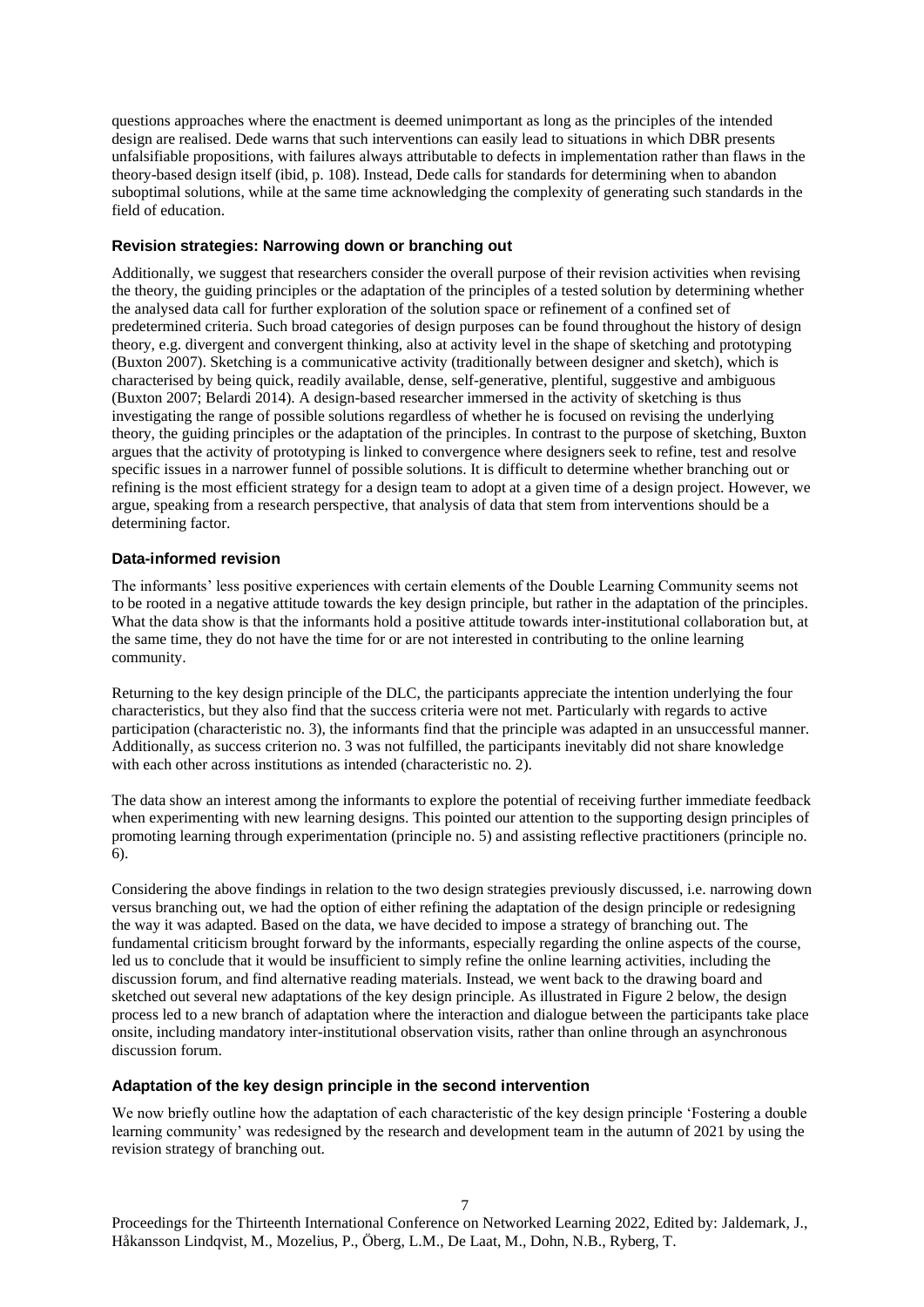The overall recruitment strategy (characteristic no. 1) remains unchanged. However, participants are now enrolled as pairs comprising two colleagues from the same institution to strengthen local anchoring.

The second characteristic of stimulating inter-institutional and local collaboration is redesigned. The online platform is restructured to function only as a repository of shared resources. All interaction and dialogue between participants take place onsite at different campuses. Participants are required to carry out interinstitutional visits to observe and discuss experimentation with each other's learning designs.

In order to anchor the learning activities in both the inter-institutional and local learning communities (characteristic no. 3), the participants focus on designing and testing new solutions onsite in collaboration with a feedback partner from another HEI. This reduces the number of learning activities and minor cycles of the course to a few key meetings between the participants.

Lastly, the onsite visits between peers from different HEIs serve the purpose of linking inter-institutional and local learning activities (characteristic no. 4). During the onsite kick-off seminar, the participants decide which of the three content themes they would like to focus on. Subsequently, feedback partners are paired across institutions for the remainder of the course period. The intervention period ends with a final onsite seminar.

The second intervention can be visualised as follows:



**Figure 2. Legend: Square = online, circle = on-site, yellow = local, blue = inter-institutional, size = number of hours allocated to each activity.**

The two small circles represent the onsite kick-off seminar and the final seminar of the course. The two yellow squares indicate the workload related to studying the course materials in the online repository. The large blue circle represents the onsite campus visits at the three HEIs.

# **Conclusion**

The findings from the interviews with the course participants show that they hold a positive attitude towards the key design principle 'Fostering a double learning community', but the adaptation of the principle is unsuccessful as they have not experienced the intended hybridity of the course in the form of institutional collaboration. This is largely due to the fact that the participants do not have the time for or are not interested in contributing to the online learning community, which served as the primary setting for inter-institutional interaction in the first intervention. For the second intervention, the adaptation of the key design principle was redesigned through the strategy of branching out, resulting in an intended design with a greater focus on inter-institutional collaboration through onsite observation visits and cross-institutional feedback on tested learning designs.

Hence, the DDL exemplifies an intervention project in which a guiding principle remains intact, but the first and the second adaptations of said principle differ substantially. We propose that design researchers consider three aspects and two opposing strategies when revising on the back of an intervention. While our suggested list of aspects and design strategies is most likely inexhaustive, we believe that many intervention studies would benefit from unboxing their revision processes to a greater extent. Such considerations are pivotal if other interested parties are to follow the logic behind the iterative progression that characterises design-based intervention studies. Furthermore, the opposing revision strategies of branching out and narrowing down can help increase the awareness among researchers as to when to abandon suboptimal solutions and when to further increase the effectiveness of promising ones.

## **References**